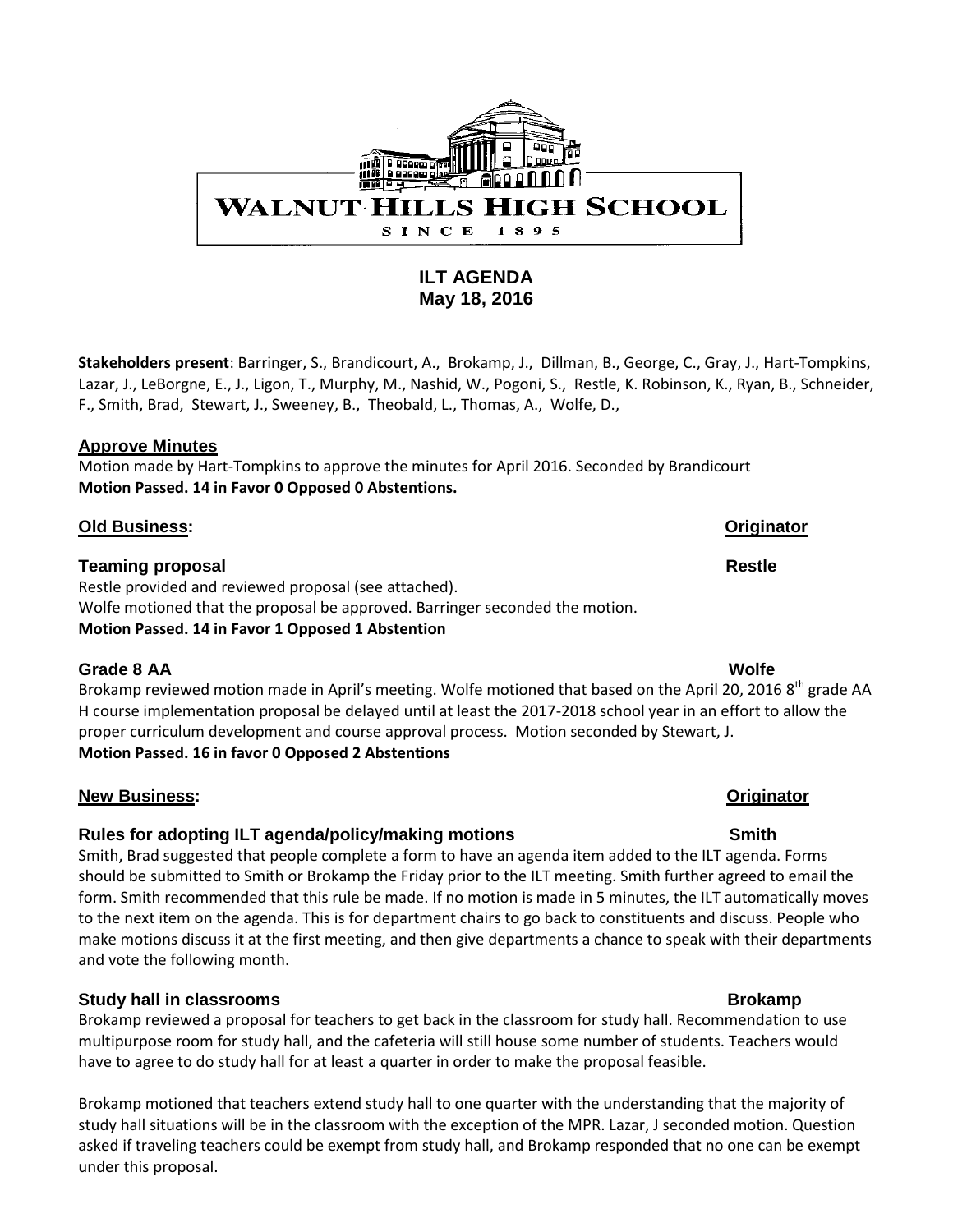## Smith, Brad explained the process for violating the contract from section 145 of the contract: If a school community asks to be organized differently we would have to request an exemption from the superintendent and there has a 2/3 faculty vote and concurrence from the LSDMC. If exemption made by March  $1<sup>st</sup>$  it would last for 3 years.

**Motion Passed. 16 in Favor 0 Opposed 1 Abstention** 

# **Aspire in fall Wolfe**

Wolfe motioned that the English department requests that the school administer the ACT Aspire test in the fall, and give the paper version of the tests instead of the digital version if at all possible, if we have to administer the test. Seconded by Nashid.

### **Motion Passed. 16 in favor 0 opposed 0 abstentions**

### **Learnator** Stewart

Stewart, J., suggested a website that provides AP prep test questions. Access would include ACT / SAT prep, up to 5 AP courses, novels, and the school license would be \$6000 for 1,000 students. The teacher license is \$26. Stewart, J., asked that departments discuss it directly, review over the summer and make a decision for early next school year.

# **Academic honesty Wolfe**

Robinson, K., provided draft of Academic Honesty proposal on Google docs. Students have been working on it in committee. May 2015 it was discussed in ILT. Ben Leonardi has adjusted the student plan with Student Congress input. Wolfe volunteered to work with students on the language in an effort to get a proposal together before the school year ends.

# **AP** class excuse policy Smith

Concerns were discussed regarding the consistency and implementation of the current policy. Sweeney generated and provided a proposed form for students to use to justify their absences based on AP participation. Brokamp asked that Sweeney create a proposal on how to address this issue and present it to the ILT in the fall. Sweeney agreed.

# **Staff cut slips (process)** Gray

Gray asked staff to turn in cut slips and that the administration is working diligently to address every one of them. Any cuts issued at this point will carry over the following year if they return to WHHS. There will be no DT's or ISS assignments for exam week. If the staff feels as if they have submitted cut slips and they haven't been acted upon, Brokamp asked that staff notify administration.

Nashid volunteered to help generate a Google Doc to support this process.

# **Month of April Smith**

Smith, Brad discussed options to Earth Jam and Chalk Drawings, recommended moving to after school or 1<sup>st</sup> quarter because of the disruption. Students who participate shouldn't miss class to set up or take photographs. Up for departmental discussion and we will come back and discuss next year.

# **Honor code Robinson**

(See Academic Honesty)

# **Tech committee proposal and a set of the set of the set of the set of the set of the set of the set of the set of the set of the set of the set of the set of the set of the set of the set of the set of the set of the set**

Barringer presented proposal from technology committee (see attached) regarding the use of Learning Team time.

Barringer motioned in lieu of the district curriculum for the 2016-2017 Learning Team meetings, the technology committee will facilitate and implement discussions and trainings about teaching and learning that include but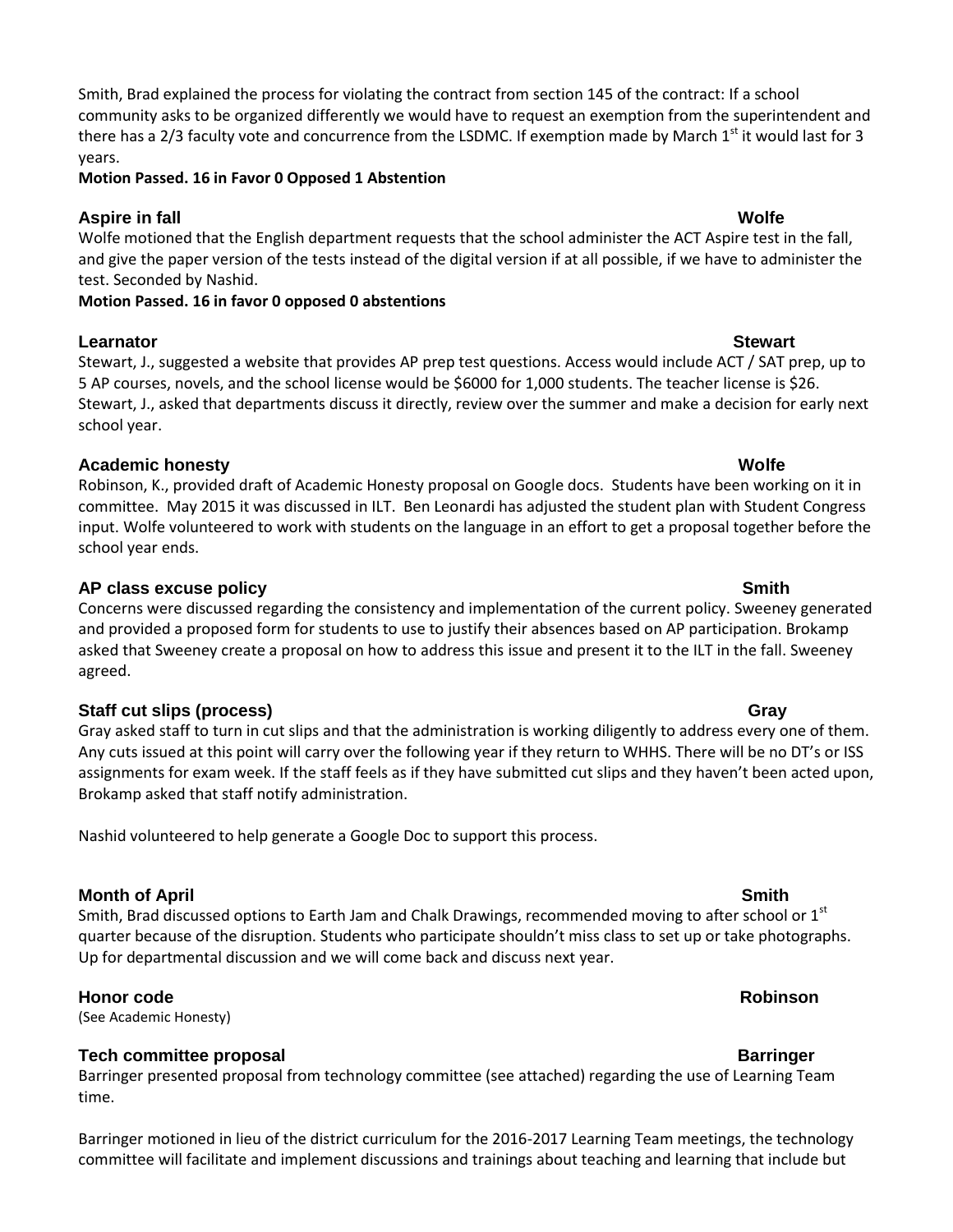not limited to exploration of strategies for successful, impactful implementation of technology. Seconded by Robinson, K.

**Motion Passed: 13 in Favor 0 Opposed 0 Abstentions**

**Meeting adjourned at 5:05 PM**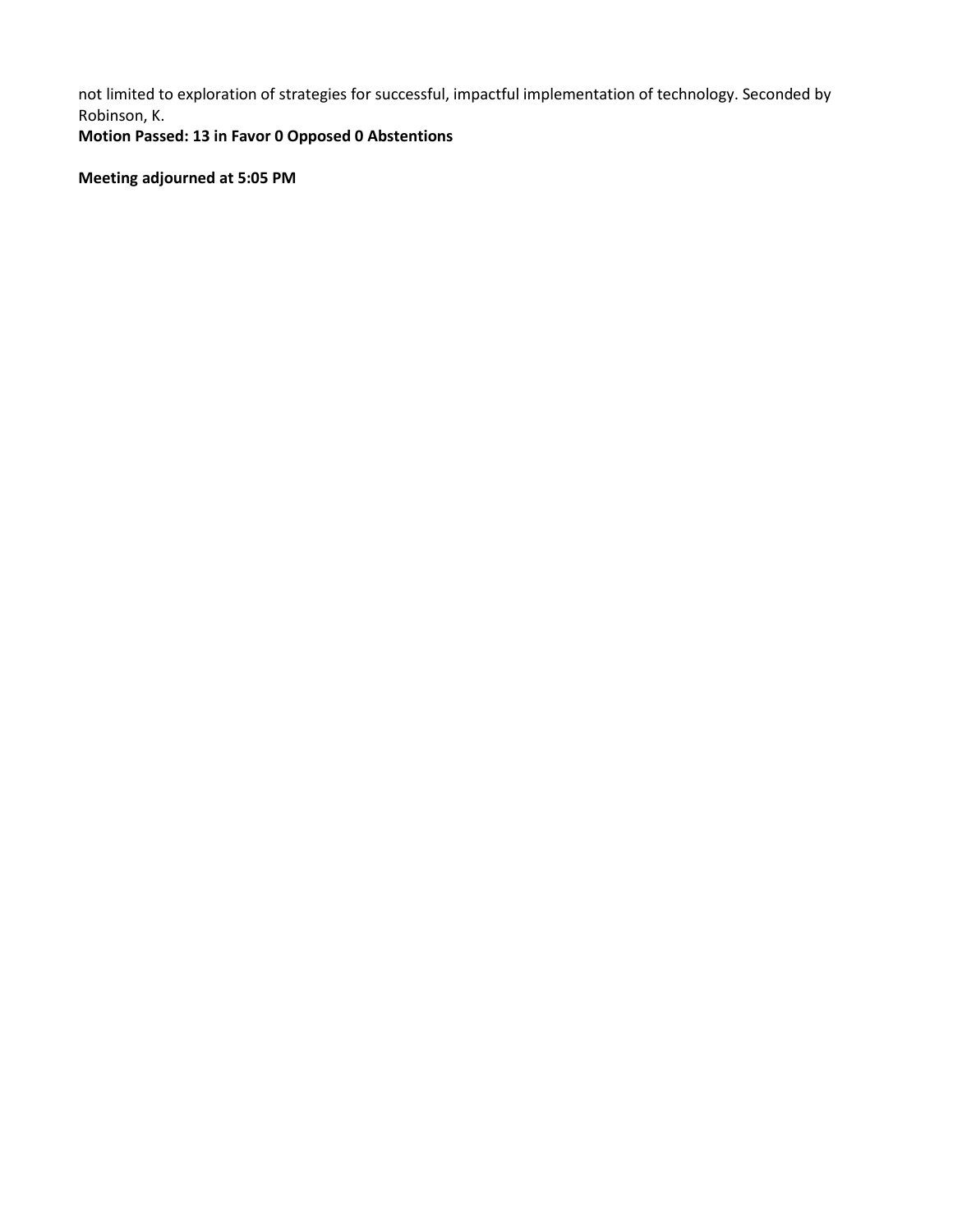# **WHHS 7th Grade Teaming Pilot - Year Two**

**Summary:** 7th Grade Teaming was piloted during the 2015-2016 school year. All students were assigned to teams; however, only two teams had teachers who were designated active participants in this pilot. As a result of feedback from Pilot Year One, the following plan is proposed for Pilot Year Two.

## **Objectives:**

- To help 7th grade students become acclimated to our large school environment and increased expectations by having access to teachers who know them across different disciplines.
- To increase the connection and sense of membership that students feel with their teachers, peers and the school population, thereby allowing for better growth and development of the whole child (preteen/teen).
- To provide better advocacy for students as a result of the teams' communications and/or meetings with parents and students, problem-solving and brain-storming.
- To provide opportunities for teachers to engage in cross-curricular collaborations for the benefit of students, academic growth, curiosity and well-being.
- To explore the ability to coordinate content on a more regular basis than a single cross-curricular project, providing additional student support across traditional subject and teacher boundaries.

### **Structure:**

- Two active teams will continue in Pilot Year Two. One team will consist of approximately 90 students (3 classes) with teachers from English, Social Studies, and Classics. A second team will consist of approximately 90 students (3 classes) with teachers from English, Social Studies, Classics and Science. Math will not be included on either team due to the challenges of scheduling students who are in multiple levels of math.
- Teachers participating in Pilot Year Two will be volunteers. As much as schedules and interests allow, efforts will be made to keep together team members from Pilot Year One.
- Student team population should be as consistently common as is possible. Each team teacher should serve the SAME group of students with few to no outliers floating between teams.
- According to the Contract Bargaining Agreement, students with IEP or 504 plans will be evenly distributed across teams.
- Active team teachers will have at least one common planning bell and the same Study Hall duty session (see Administrator Expectations).
- The Assistant Principal for grades 7 and 8 will advise the teams and collaborate with the Director of Curriculum on issues of scheduling and teacher assignments.

### **Team Member Expectations:**

- Set team meeting schedule, expectations, goals and procedures.
- Regularly attend scheduled team meetings.
- Show evidence of cross-curricular coordination.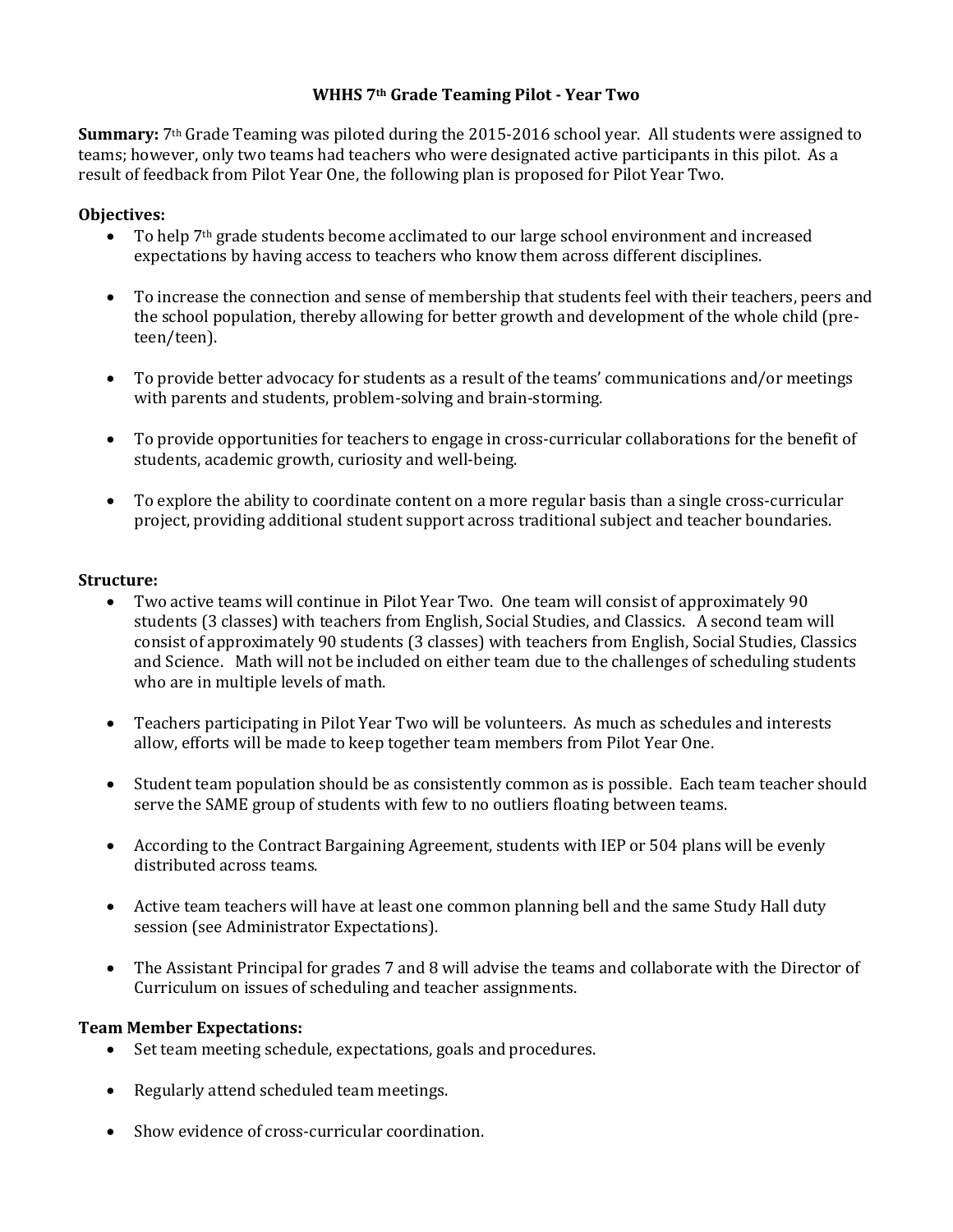### **Administrator Expectations:**

- Act as team advisor and representative to ILT if the teams wish; a team member also may volunteer to serve as the ILT representative. In an effort to improve communication about teaming, the administrator will provide a written quarterly report to distribute to the ILT.
- Attend team meetings at least once per month, more if requested by team.
- Provide time for team teachers to coordinate, preferably before the school year starts. Explore options for compensating teachers for their time.
- Coordinate with study hall scheduling to schedule team teachers for the same study hall duty session.
- Collect and store data (see Measures of Success) for ILT assessment of teaming in February 2017. Present data to ILT and propose plan for following year, based upon data. Options may include modification to structure, expansion of program or dissolution of teaming pilot.

### **Training:**

At this point in time, currently active team teachers indicate that time in August to meet and collaborate is of more importance than additional training. This item addressed in "Administrator Expectations."

If training were available, current team members have requested information on creating effective intervention plans. Administrator will look into how to provide this training with as little impact on teacher time as possible.

### **Measures of Success:**

Quality:

- Pre/post survey of team teachers participating in pilot vs. non-teamed teachers.
- Pre/post surveys (Sept, Feb) of  $7<sup>th</sup>$  grade students.
- Evidence of curricular coordination. Examples include, but are not limited to: interdisciplinary project (portfolio/experience), field trip or documented evidence of curricular coordination.
- Feasibility and Numbers Analysis:
- Number of teachers per team; number of students per team; subjects per team.
- Number of students per team enrolled in Study Skills.
- Number of IEP/504 plan students per team.
- Number of students not slotted consistently into one team with identification of the factors resulting in a non-teamed schedule.
- Number of team teachers with common planning time and teachers with common study hall session.
- Analysis of how/if teaming impacts overloads.
- Training requests compared to training accomplished.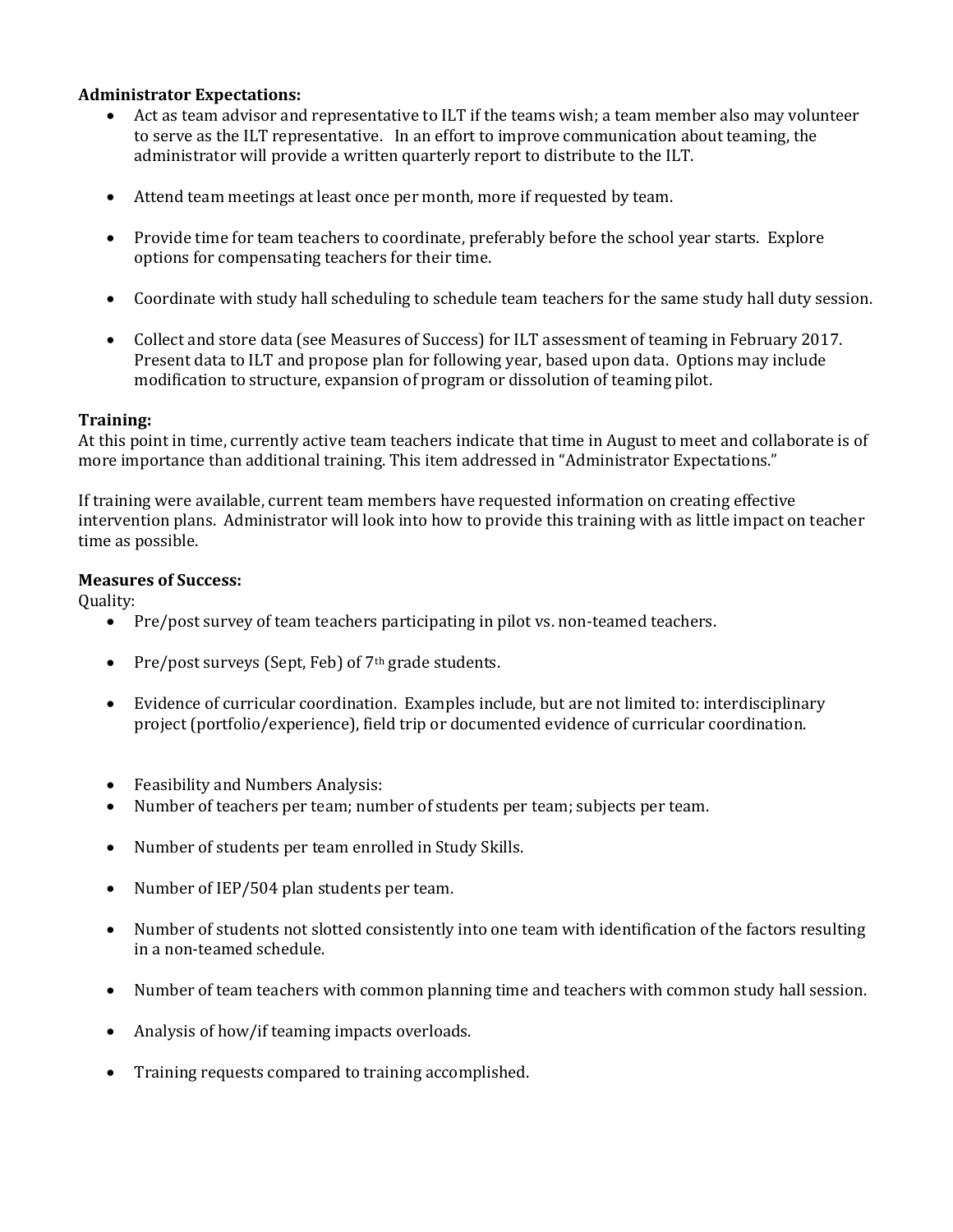# ILT REQUEST FORM

| Please use this form to submit your request to the __________________________ Instructional Leadership Team                  |                                 |
|------------------------------------------------------------------------------------------------------------------------------|---------------------------------|
| (ILT) for review and resolution. You can submit the form via email or in the mailbox of the principal and/or ILT Co-         |                                 |
| Chair at least one week prior to the next meeting, if possible.                                                              |                                 |
|                                                                                                                              |                                 |
|                                                                                                                              | Date: _________________________ |
|                                                                                                                              |                                 |
| Indicate the ILT decision making area related to your request:                                                               |                                 |
| $\Box$ develop, review and evaluate the instructional program                                                                |                                 |
| $\Box$ monitor and approve school operations and procedures that impact instruction                                          |                                 |
| $\Box$ plan and monitor training of staff                                                                                    |                                 |
| $\Box$ develop and monitor school budget as approved by the LSDMC                                                            |                                 |
| $\Box$ create and maintain a safe and orderly school environment                                                             |                                 |
| $\Box$ oversee the formation of teams within given parameters                                                                |                                 |
| $\Box$ perform all other responsibilities assigned by this contract to the ILT (review other areas of the CBA, if necessary) |                                 |
| Clearly define the request. Please provide details about who and what is affected.                                           |                                 |
|                                                                                                                              |                                 |
|                                                                                                                              |                                 |
|                                                                                                                              |                                 |
|                                                                                                                              |                                 |
|                                                                                                                              |                                 |
|                                                                                                                              |                                 |
|                                                                                                                              |                                 |
|                                                                                                                              |                                 |
|                                                                                                                              |                                 |
|                                                                                                                              |                                 |
|                                                                                                                              |                                 |